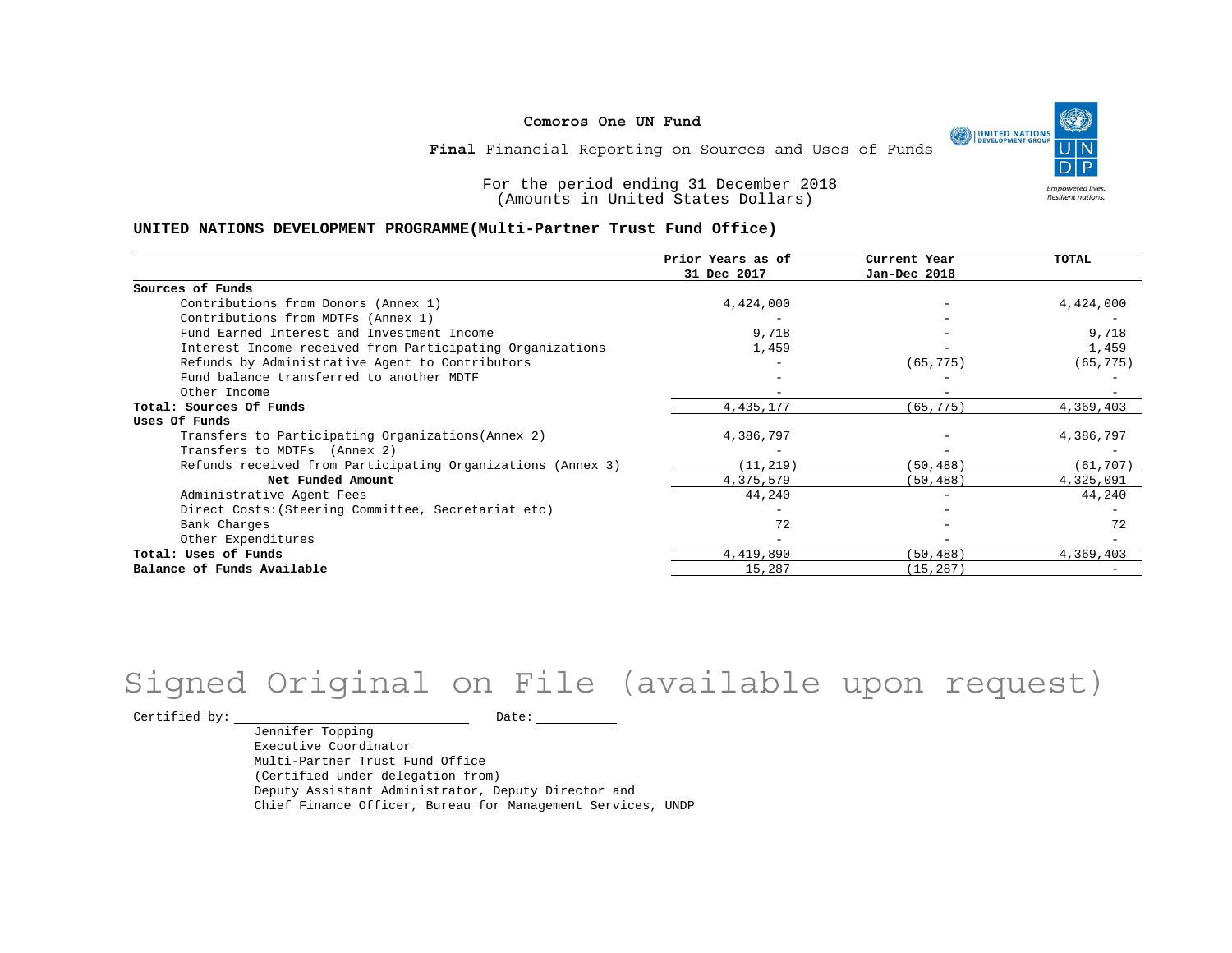

**Final** Financial Reporting on Sources and Uses of Funds

For the period ending 31 December 2018 (Amounts in United States Dollars)

### **UNITED NATIONS DEVELOPMENT PROGRAMME(Multi-Partner Trust Fund Office)**

**Annex - 1: Contributions**

|                             | Prior Years as of | Current Year             | TOTAL     |
|-----------------------------|-------------------|--------------------------|-----------|
|                             | 31 Dec 2017       | Jan-Dec 2018             |           |
| From Contributors           |                   |                          |           |
| Expanded DaO Funding Window | 4,424,000         | $\overline{\phantom{0}}$ | 4,424,000 |
| Total: Contributions        | 4,424,000         | $-$                      | 4,424,000 |

# Signed Original on File (available upon request)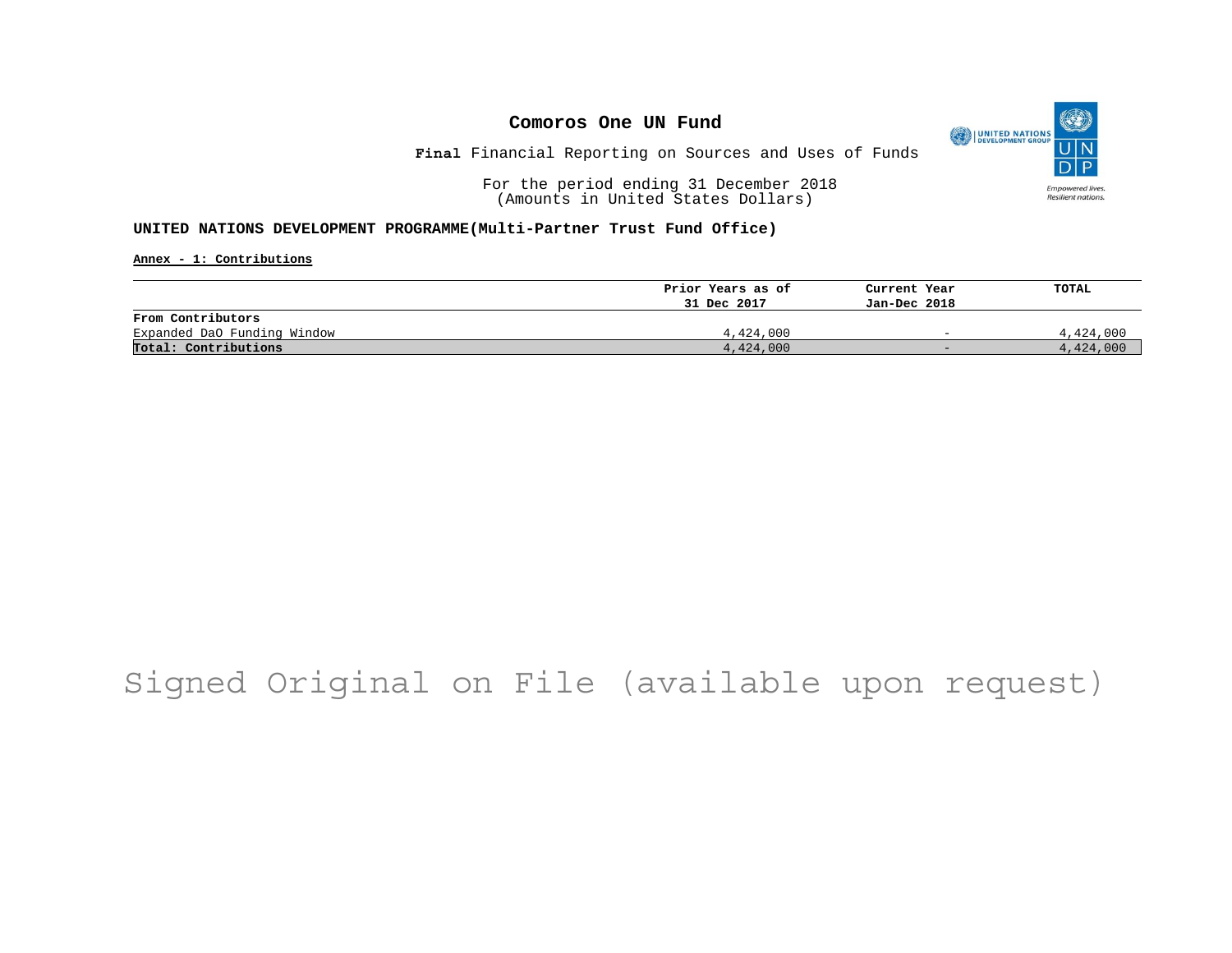O UNITED NATIONS **Empowered lives** Resilient nations.

**Final** Financial Reporting on Sources and Uses of Funds

For the period ending 31 December 2018 (Amounts in United States Dollars)

### **UNITED NATIONS DEVELOPMENT PROGRAMME(Multi-Partner Trust Fund Office)**

**Annex - 2: Transfers**

|                                | Prior Years as of | Current Year             | TOTAL     |
|--------------------------------|-------------------|--------------------------|-----------|
|                                | 31 Dec 2017       | Jan-Dec 2018             |           |
| To Participating Organizations |                   |                          |           |
| UNCDF                          | 50,000            | $\overline{\phantom{a}}$ | 50,000    |
| UNDP                           | 2,256,797         | $\qquad \qquad -$        | 2,256,797 |
| UNESCO                         | 210,000           | $\overline{\phantom{a}}$ | 210,000   |
| UNFPA                          | 561,000           | $\overline{\phantom{m}}$ | 561,000   |
| UNICEF                         | 978,000           | $\overline{\phantom{a}}$ | 978,000   |
| WHO                            | 331,000           | $\overline{\phantom{a}}$ | 331,000   |
| Total Transfers                | 4,386,797         | $\qquad \qquad -$        | 4,386,797 |

# Signed Original on File (available upon request)